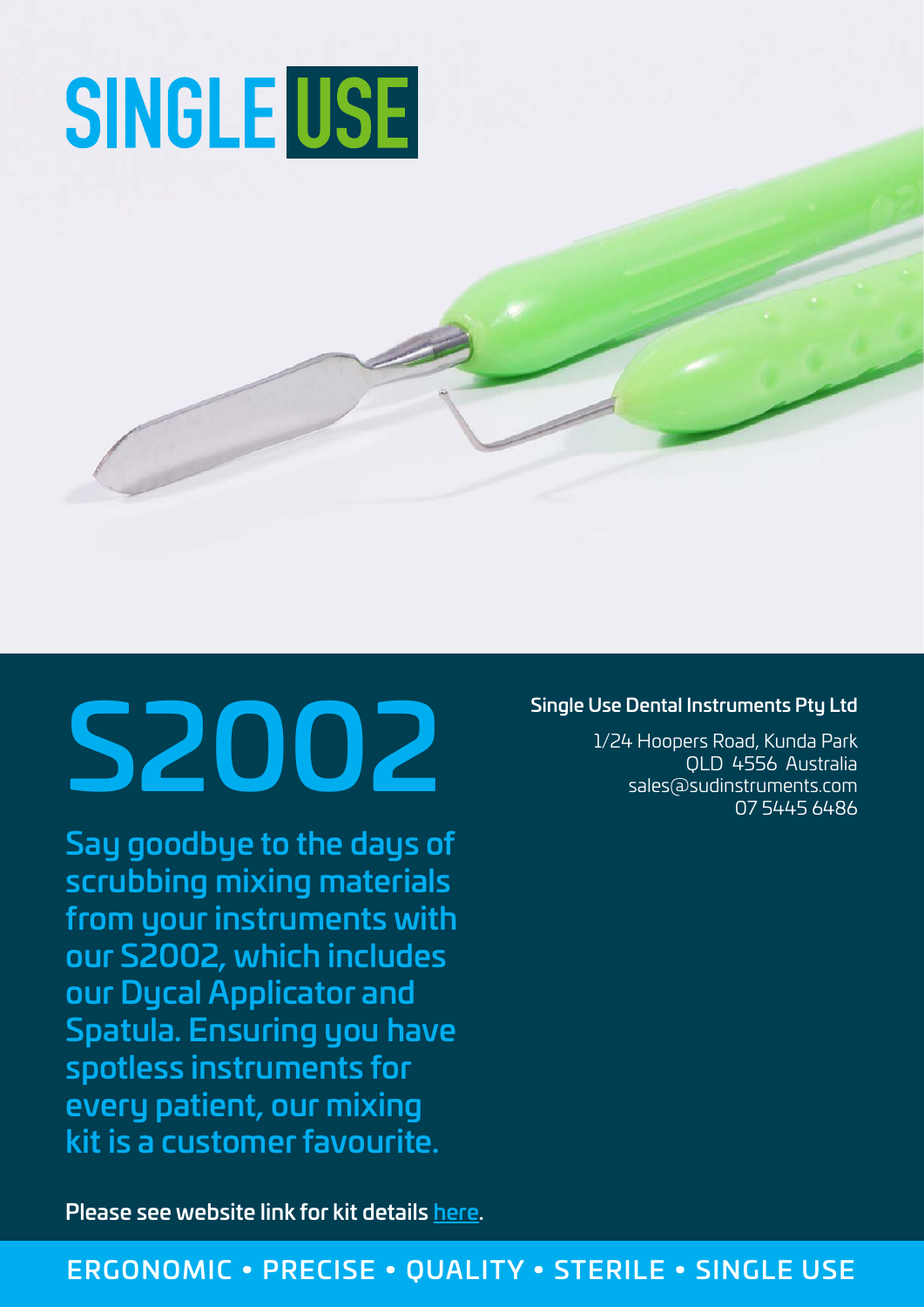# DA69

# Dycal Applicator

# **Description:**

Our dycal applicator is strong and slender to ensure accurate placement of lining materials.

# **Features:**

- Single-ended instrument
- Precision manufactured stainless steel tip
- Ergonomic handles with ridges and grooves for improved grip
- Latex-free
- Arrives sterile and ready for use
- GS1 Data matrix
- CE and TGA Certified

**SINGLE USE** 

Materials: Stainless steel, Acrylonitrile butadiene styrene (ABS)

# $\varnothing$  0.7mm  $\ll$

135mm 120mm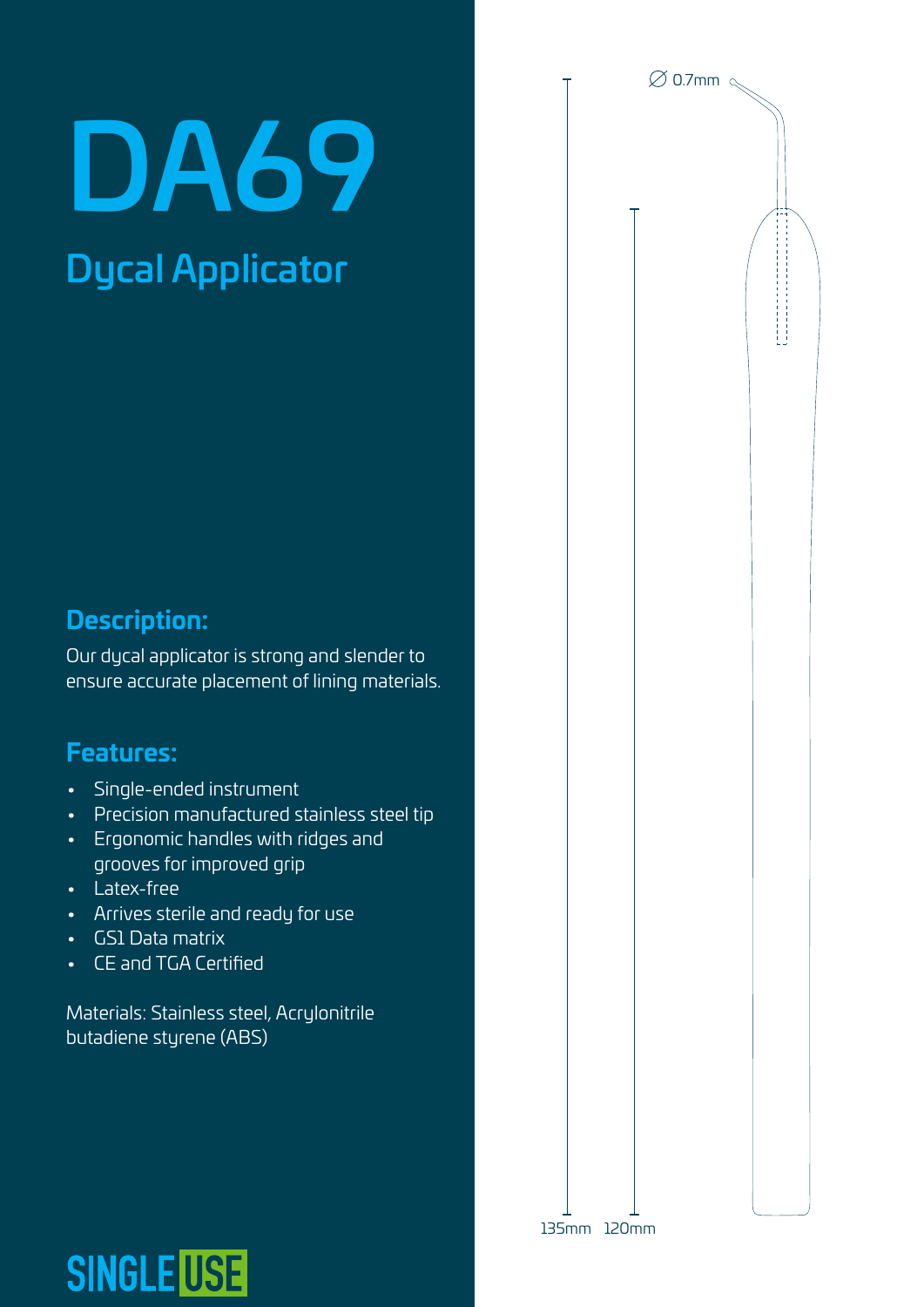# SP65 Spatula

# **Description:**

The single-use Spatula is slim, sleek and refined. Our Spatula removes the hassle of reprocessing after mixing and spreading dental materials.

# **Features:**

- Double-ended instrument
- Precision manufactured stainless steel tips
- Ergonomic handles with ridges and grooves for improved grip
- Stainless steel stem for added stability
- Latex-free
- Arrives sterile and ready for use
- GS1 Data matrix
- CE and TGA Certified

Materials: Stainless steel, Acrylonitrile butadiene styrene (ABS)